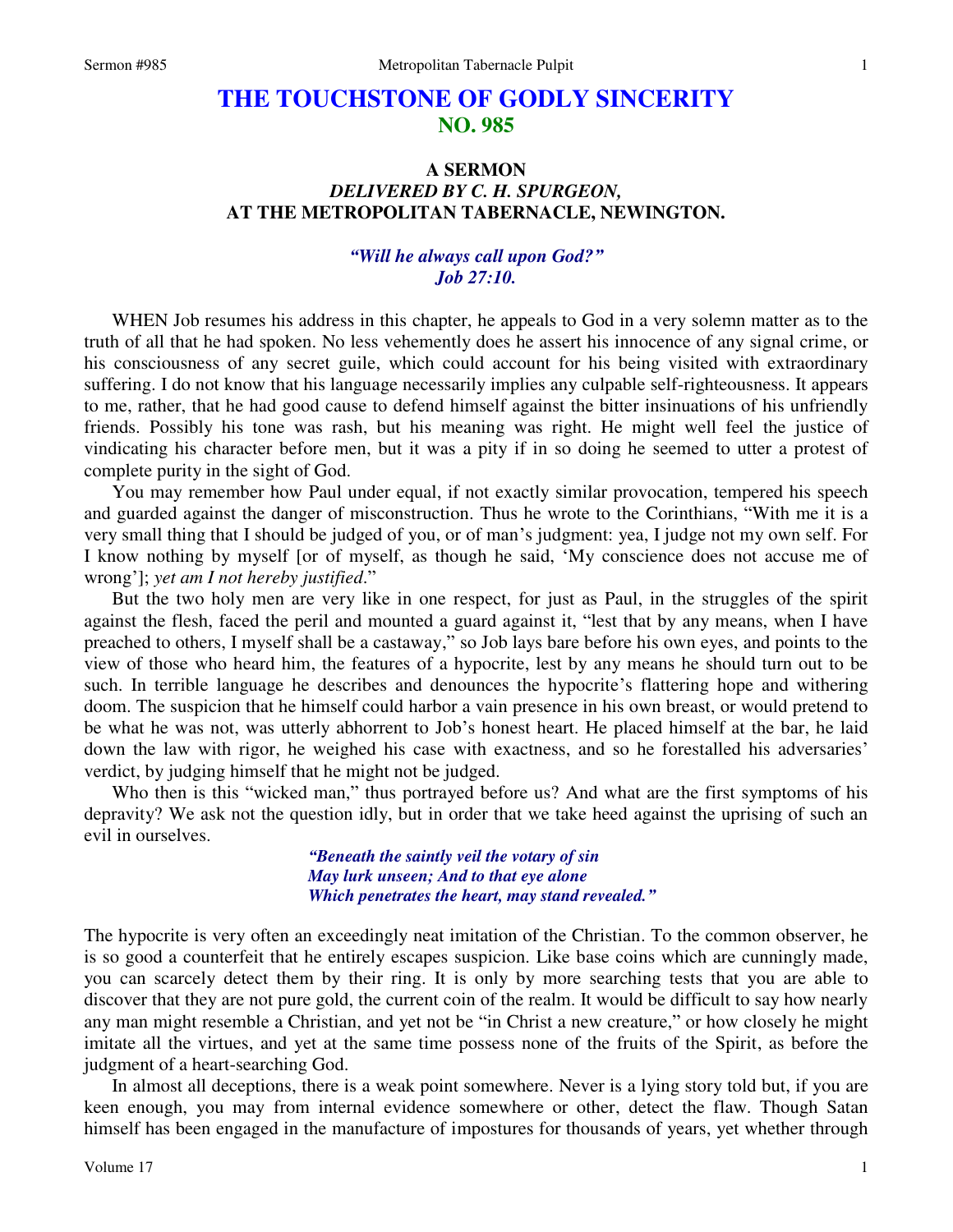the lack of skill on his part, or through the folly of his agents, he always leaves a weak point. His clattering statements are a little too strongly scented and smell of a lie, and his mimic Christians are so overdone in one place, and slovenly in another, that their falsehood betrays itself.

Now, in discriminating between saints and hypocrites, one great test-point is prayer. "Behold, he prays," was to the somewhat skeptical mind of Ananias demonstration enough that Paul was really converted. If he prays, it may be safely inferred that the breath of prayer arises from the life of faith. The process of spiritual quickening has at least begun. Hence the hypocrite desires to possess that vital action. If the Christian prays, the hypocrite will betake himself to the like exercise. If the Christian calls upon God, the deceiver takes care that he will likewise make mention of the name of the Lord. And yet between the prayer of the truly converted man, and the prayer of the hypocrite, there is a difference as radical as between life and death, although it is not apparent to everybody.

No one, it may be, at first can be aware of it except the man himself, and sometimes even he scarcely perceives it. Many are deceived by the fine expressions, by the apparent warmth, and by the excellent natural disposition of the hypocrite, and they think, when they hear him call upon God, that his supplications are sufficient evidence that he is truly a quickened child of God. Prayer is always the telltale of spiritual life. No right prayer, then is there no grace within. Slackened prayer, then is there a decrease of grace. If prayer is stronger, the whole man also is stronger. Prayer is as good a test of spiritual life and health as the pulse is of the condition of the human frame. Hence I say the hypocrite imitates the action of prayer while he does not really possess the spirit of prayer.

Our text goes deeper than the surface and inquires into vital matters. Prayer is a test, but here is a test for the test—a trial even for prayer itself. "Will he *always* call upon God?" There is the point. He does call upon God now, and he appears to be intensely devout. He says he was converted in the late revival. He is very passionate in his expression and very forward in manner at present, but will it wear? Will it wear? Will it last? His prayerfulness has sprung up like Jonah's gourd in a night. Will it perish in a night? It is beautiful to look upon, like the early dew that glistens in the sunlight as though the morning had sown the earth with orient pearl, will it pass away like that dew? or will it always abide? "Will he always call upon God?" There is the point.

O that each one of us may now search ourselves and see whether we have those attributes connected with our prayer which will prove us not to be hypocrites, or whether, on the contrary, we have those sad signs of base dissembling and reckless falsehoods which will before long discover us to be dupes of Satan, impostors before heaven.

"Will he always call upon God?" This question, simple as it is, I think involves several pertinent inquiries. The first point which it raises is that of CONSISTENCY. Is the prayer occasional or is it constant? Is the exercise of devotion permanent and regular, or is it spasmodic and inconstant? Will this man call upon God *in all seasons of prayer*? There are certain times when it is most fit to pray, and a genuine Christian will and must pray at such periods. Will this hypocrite pray at all such times, or will he only select some of the seasons for prayer? Will he only be found praying at certain times and in selected places. Will he always, in all fit times, be found drawing near to God?

For instance, he prayed standing at the corner of the streets where he was seen of men. He prayed in the synagogue, where everybody could mark his fluency and his fervor, but will he pray at home? Will he enter into his closet and shut the door. Will he there speak to the Father who hears in secret? Will he there pour forth petitions as the natural outflow of his soul? Will he walk the field at eventide, in lonely meditation, like Isaac, and pray there? Will he go to the housetop with Peter, and pray there? Will he seek his chamber as Daniel did or the solitude of the garden as did our Lord? Or is he one who only prays in public, who has the gift of prayer rather than the spirit of prayer, who is fluent in utterance rather than fervent in feeling?

Oh, but this, this is one of the surest of tests by which we may discern between the precious and the vile. Public prayer is no evidence of piety. It is practiced by an abundance of hypocrites. But private prayer is a thing for which the hypocrite has no heart, and if he gives himself to it for a little time, he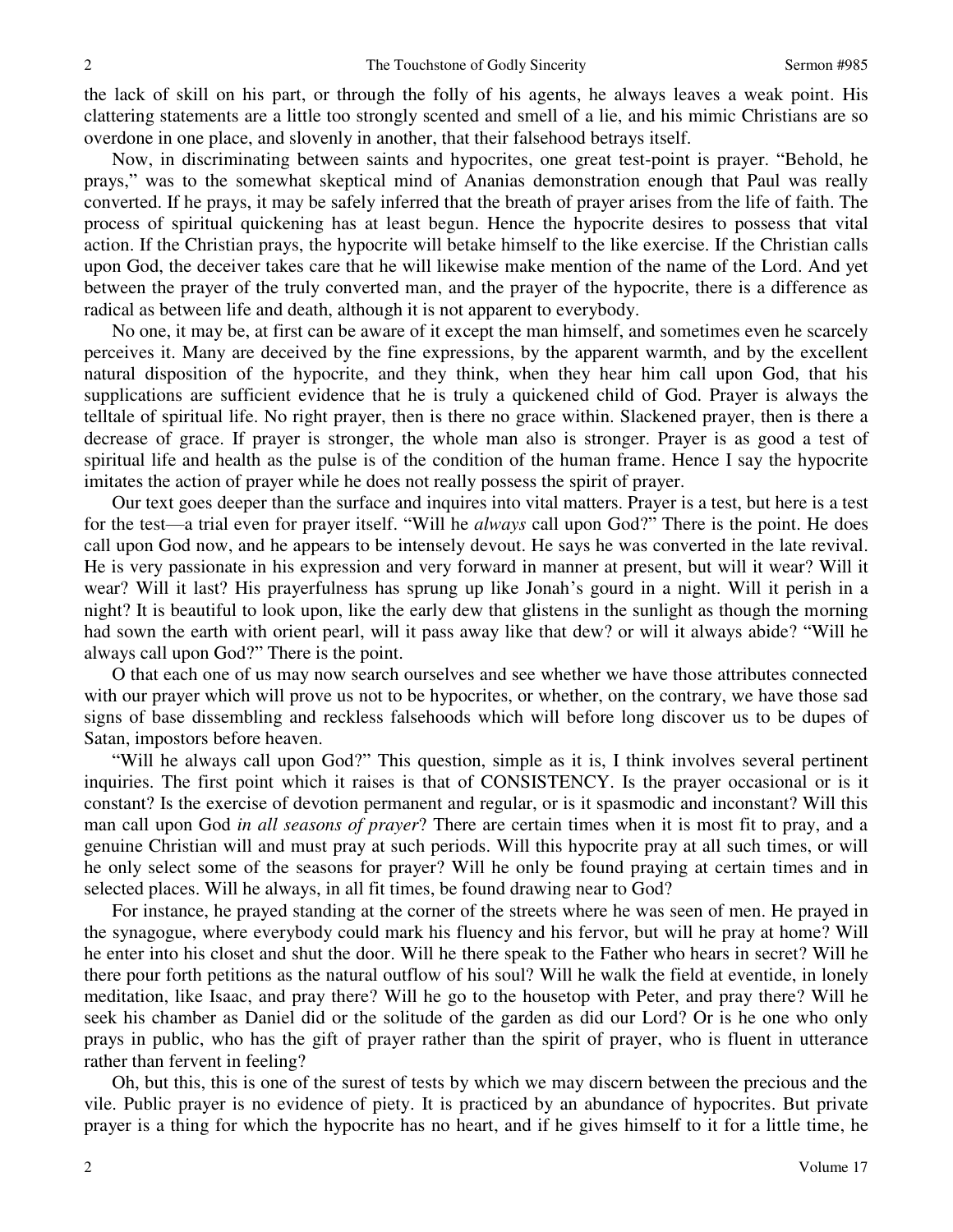soon finds it too hot and heavy a business for his soulless soul to persevere in, and he lets it drop. He will sooner perish than continue in private prayer.

O for heart searching about this! Do I draw near to God alone? Do I pray when no eye sees, when no ear hears? Do I make a conscience of private prayer? Is it a delight to pray, for I may gather that if I never enjoy private prayer, I am one of those hypocrites who will not always call upon God.

The true Christian will pray in business. He will pray in labor. He will pray in his ordinary calling like sparks out of the chimney, short prayers fly up all day long from truly devout souls. Not thus is it with the mere pretender. The hypocrite prays at prayer meetings, and his voice is heard in the assembly, sometimes at tedious lengths, but will he pray with exclamatory prayer? Will he speak with God at the counter? Will he draw near to God in the field? Will he plead with his Lord in the busy street with noiseless pleadings? When he finds that a difficultly has occurred in his daily life, will he, without saying a word, breathe his heart into the ear of God?

Ah, no! Hypocrites know nothing of what it is to be always praying, to abide in the spirit of prayer. This is a choice part of Christian experience with which they do not meddle. But be sure of this, where there is genuine religion within, it will be more or less habitual to the soul to pray. Some of us can say that to be asking blessings from God in brief, wordless prayers, comes as natural to us as to eat and drink and breathe. We never encounter a difficulty now, but we resolve it by appealing to the wisdom of God—never meet with any opposition, but what we overcome it by leaning upon the power of God. To wait upon the Lord, and speak with Him has become a habit with us, not because it is a duty, we have left legal bondage far behind, but because we cannot help it, our soul is inwardly constrained to do it. The nature within as naturally cries to God as a child cries after its mother.

The hypocrite prays in his fashion because it is a task allotted to him. The Christian because it is a part of his very life. Herein is an ever-standing mark of distinction by which a man may discern himself. If your prayer is only for certain hours, and certain places, and certain times, beware lest it turn out to be an abomination before the Lord. The fungus forced by artificial heat is a far different thing from the rosy fruit of a healthy tree, and the unreal devotions of the unspiritual differ widely from the deep inward groans of renewed hearts.

If you pray by the almanac, observing days and weeks, you may well fear that your religion never came from the great Father of lights, with whom are no changing moons. If you can pray by the clock, your religion is more mechanical than vital. The Christian does not fast because it is Lent. If his Lord reveals His face, he cannot fast merely because a church commands him. Neither can he therefore feast because it happens to be a festival in the calendar. The Spirit of God might make his soul to be feasting on Ash Wednesday, or his soul might be humbled within him at Easter. He cannot be regulated by the dominical letter, and the new moons, and days of the month. He is a spiritual character, and he leaves those who have no spiritual life to yield a specious conformity to such ecclesiastical regulations. His new-born nature spurns such childish bonds. The living soul prays evermore with groanings that cannot be uttered, and believingly rejoices evermore with unspeakable joy and full of glory.

A second point in debate is that of CONTINUANCE. "Will he always call upon God?" There are trying periods and sifting seasons. Those who hold on through these are the true, but those who suspend prayer at these test intervals are false.

Now times of joy and sorrow are equally critical seasons. Let us look at them in turn. Will the hypocrite call upon God in times of *pleasure*? No. If he indulges himself in what he calls pleasure, he dares not pray at night when he comes home. He goes to places where he would think it a degradation of prayer to think of praying. The genuine Christian prays always, because if there is any spot where he dares not pray, just there he dares not be found, or if there is any engagement about which he could not pray, it is an engagement that shall never ensnare him.

Someone once proposed to write a brief formal prayer to be said by a pious young lady when attending a theater, and another to be repeated by a Christian gentleman when shuffling a pack of cards. There might be another form of prayer to be offered by *a pious burglar* when he is breaking open a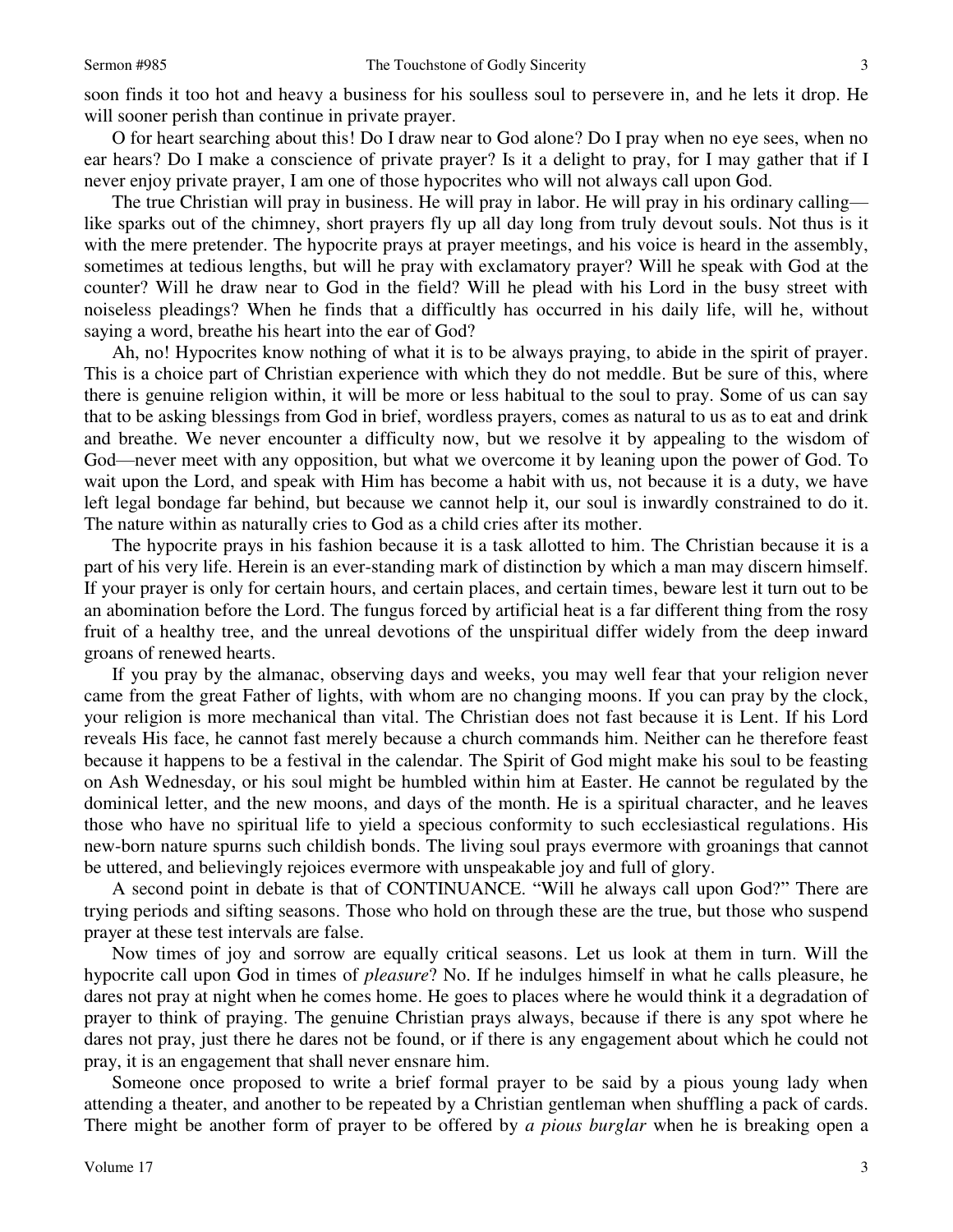door, or by a religious assassin, when he is about to commit murder. There are things about which you cannot pray. They have nothing to do with prayer. Many tolerated amusements lead to outrages upon the morals of earth, and are an insult to the holiness of heaven. Who could think of praying about them? Herein is the hypocrite discerned. He does that which he could not ask a blessing upon. Poor as is the conscience he owns, he knows it is ridiculous to offer prayer concerning certain actions which, notwithstanding, he has the hardihood to perform. The Christian avoids things which he could not pray about, and so he feels it a pleasure to pray always.

Equally trying is the opposite condition of depression and sorrow. There, too, we try the question, "Will he always call upon God?" No. The hypocrite will not pray when *in a desponding state.* He breathed a while the atmosphere of enthusiasm. His passions were stirred by the preacher, and fermented by the contagious zeal of the solemn assembly. But now a damp cold mist obscures his view, chills his feelings, settles in his heart. Others are growing cold, and he is among the first to freeze. He is downhearted and discouraged. In a while, like King Saul, he succumbs to the evil spirit. Were he a Christian indeed he would follow in the wake of David, and say, "Why are you cast down, O my soul? And why are you disquieted within me? Hope in God: for I shall yet praise Him, who is the health of my countenance, and my God."

But he has no heart to hope on in ill weather. He built up his hopes tastefully, and he admired the structure which was of his own building, but the rain descended, the floods came, the winds blew, and down it all went. And therefore, being a hypocrite, he said within himself, "Now I have no enjoyment in religion. It has lost its novelty. I have worn out its delights. I have now no comfort from it. I will give it up." Thus in the trying hour the deceiver is laid bare.

Look at the real Christian when a storm bursts over him which shakes his confidence and spoils his joy, what does he do? He prays more than he ever did. When his mountain stood firm, and he said, "I shall not be moved," he perhaps grew too slack in prayer, but now, when all God's waves and billows are going over him, and he hardly knows whether he is a child of God or not, and questions whether he has any part or lot in the matter, he proves that all is right within by crying to God in the bitterness of his soul, "O God, have mercy upon me, and deliver me from going down into the pit." A Christian's despair makes him pray. It is a despair of self. A worldling's despair makes him rave against God, and give up prayer.

Mark then, how in the opposite seasons of joy and sorrow, prayer is put into the crucible and tested. All our times of pleasure ought to be times of prayer. Job accounted his family festivities opportune times for calling his children together for special devotion. No less should our periods of despondency become incentives to prayer. Every funeral knell should bring us to our knees. The hypocrite cannot keep the statutes and ordinances, but the true Christian follows them out. The Christian is alike at home in seeking the Lord, calling upon His name, and asking counsel and guidance at His mercy seat, in any variety of experience and every diversity of circumstances.

"Will he always call upon God?" Here is the question of CONSTANCY. Will he pray constantly? It seems to most men a very difficult thing to be always praying, to continue in prayer, to pray without ceasing. Yes, and herein again is there a great distinction between the living child of God and the mere pretender.

The living child of God soon finds that it is not so much his duty to pray as his privilege, his joy, a necessity of his being. What moment is there when a Christian is safe without prayer? Where is there a place wherein he would find himself secure if he ceased to pray? Just think of it. Every moment of my life, I am dependent upon the will of God as to whether I shall draw another breath or not. Nothing stands between me and death but the will of God. An angel's arm could not save me from the grave, if now the Lord willed me to depart.

Solemn then is the Christian's position, ever standing by an open tomb. Should not dying men pray? We are always dying. As life is but a long dying, should it not be also a long praying? Should we not be incessantly acknowledging to God in prayer and praise the continuance of our being, which is due to His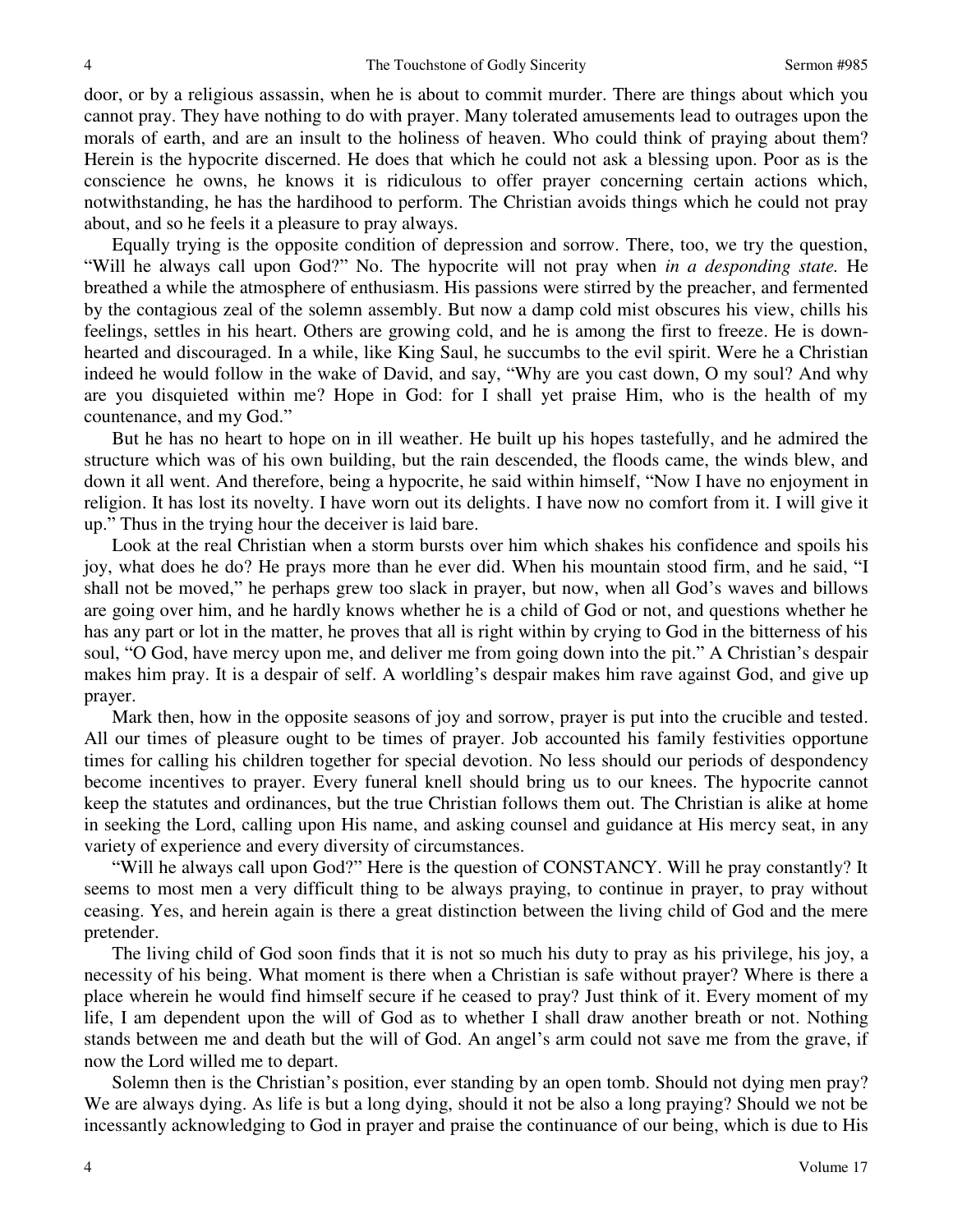5

grace? Brethren, every moment that we live, we are receiving favors and benefits from God. There is never a minute in which we are not recipients of His bounty. We are wont to thank God for His mercies as if we thought they came at certain set times—so in truth they do, they are new every morning, great is His faithfulness. And they soothe us night by night, for His compassion fails not, but there are mercies streaming on in one incessant flow. We never cease to need. He never ceases to supply. We need constant protection, and He that keeps Israel neither slumbers nor sleeps. Lest any hurt us, He keeps us night and day.

The river of God rolls on with undiminished volume and unimpeded velocity. How greatly does He enrich us thereby. Should we not be always careful to secure His gifts, to reap the harvest He provides, and as His people to take these good things from His gracious hands? But oh! let us take heed to mingle prayer with all our thanksgiving, lest He should curse the benefit over which we have asked no blessing, blight the crops of which we have dedicated to Him no first fruits, or smite us with the rod of His anger while the food is yet in our mouths.

Our cravings know no abatement. Our dependence on God knows no limit, therefore our prayers should know no intermission. Speak of beggars. we are always beggars. Is it not better for us then to be regular pensioners than mere casuals? Whatever God has given us, we are as needy still. We are always, if taken apart from Him, naked, and poor, and miserable, altogether dependent upon Him, as well for the soul as for the body, for good thoughts, for spiritual aspirations, for holy graces, ay, and for the breath of our nostrils, and the bread of our mouths, always needing temporals, always needing spirituals. If we are always needing, we should be always pleading.

Besides that, dear friends, we are always in danger. We are in an enemy's country. Behind every bush there is a foe. We cannot reckon ourselves to be secure in any place. The world, the flesh, and the devil constantly assail us. Arrows are shot from beneath us, and from around us, while the poison of our own corruption rankles within us. At any moment temptation may get the mastery over us, or we ourselves may go astray and be our own tempters. Storms may drive us, whirlpools suck us down, quicksand engulfs us, and if none of these accomplish our shipwreck, we may flounder of ourselves, or perish of spiritual dry rot. We need then, each hour to watch, and each separate moment to pray, "Hold you me up, and I shall be safe."

Are you wealthy? Pray God that your silver and your gold bring no spiritual plague with them! Do not let your money stick to your hands or your heart, for in proportion as it glues itself to you, it poisons you. Pray God to sanctify your abundance so that you may know how to abound, a difficult piece of knowledge to attain. Are you poor? Then ask to be kept from envy, from discontent, and all the evils that haunt the narrow lanes of poverty. Pray that as you are each in danger, one way or another, you may all be kept hour by hour by the constant grace of God. If we knew what poor, weak, helpless creatures we are, we should not want to be told always to pray. We should wonder how we could think of living without prayer. How can I, whose legs are so feeble, try to walk without leaning on my Father's hand? How can I, who am so sickly, wish to be a day without the Good Physician's care?

The hypocrite does not see this. He does not discern these perpetual needs and perpetual gifts, these perpetual dangers and perpetual preservations—not he. He thinks he has prayed enough when he has had his few minutes in the morning, and his few minutes at night. He trots through his form of morning devotion just as he takes his morning wash, and has he not settled the business for the day? If at evening he says his prayers with the same regularity with which he puts on his slippers, is it not all he needs? He almost thinks that little turn at his devotions to be weariness. As to his heart going up in prayer to God, he does not understand it. If he be spoken to concerning it, it sounds like an idle tale, or mere cant.

Dear brethren, "we ought always to pray, and not to faint," because we are always sinning. If I were not evermore sinning, if I could pause in that constant aberration of mind from the pure, the unselfish, the holy, perhaps I might suspend confession, and relax supplication a while. But if unholiness stains even my holy things, if in my best endeavors there is something of error, something of sin, ought I not to be continually crying to God for pardon and involving His grace? And are we not constantly liable to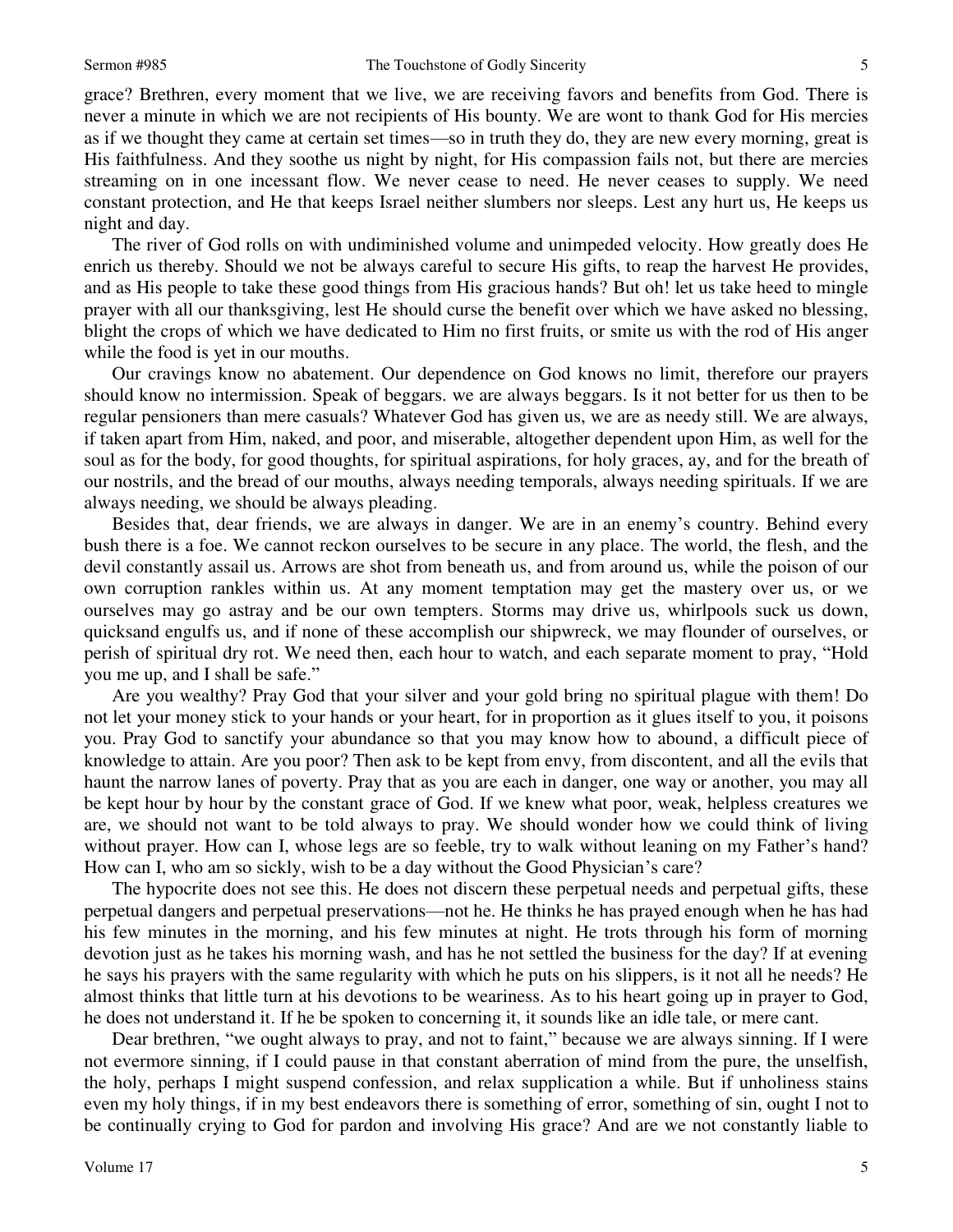new temptations? May we not fall into grosser sins than we have up to now committed, unless we are preserved by a power beyond our own? O pray perpetually, for you know not what temptations may assail you. Pray that you enter not into temptation.

If perhaps in some favored moment we could imagine ourselves to have exhausted all the list of our needs, were we enjoying complete pardon and full assurance, did we stand upon the mountain's brow, bathing our foreheads in the sunlight of God's favor, if we had no fear, no care, no trouble of our own to harass us, yet we might not therefore cease to pray. The interests of others, our kindred, our neighbors, our fellow-creatures might—ah! must—then start up before us, and claim that we should bear upon our breasts their memorial.

Think of the sinners around you hardening in transgression. Some of them dying, overcome with guilt, or frenzied with despair. O brethren, how could you cease to intercede for others, were it possible, which it is not, that you should have no further need to supplicate for yourselves? The grand old cause which we have espoused, and the Christ who has espoused our cause—both these demand our prayers. By the truth whose banner waves above us, by the King who has ennobled us, love to whose person fires us this day with ardor for His cross, and zeal for His Gospel, we are constrained to unwavering devotion. So spoke the Gospel of old, and so does the Spirit of God prompt us now. "Prayer also shall be made for him continually, and daily shall he be praised." O that in our case the prediction might be verified, the promise fulfilled!

Not so the hypocrite. he will not have it on this fashion. It is enough for him to have prayers on Sunday. Enough to get through family prayers at any rate, and if that does not please you, the morning prayer and the evening prayer shall be said by rote at the bedside, will not these suffice? Praying all day long? Why he considers that it would be almost as bad as heaven, where they are singing without ceasing. So he turns on his heels and says he will have none of it. And nor shall he, for where God is, he shall not go. The Lord will tell him, "I never knew you: depart from me, you worker of iniquity."

"Will he always call upon God?" The question may be an inquiry as to PERSISTENCE. Will the hypocrite pray persistently? He will do no such thing. I have heard farmers talk about the way to know a good horse. It will serve me to illustrate the way to tell a good Christian. Some horses, when they get into the traces, pull, and when they feel the load move, they work with all their might. But if they tug, and the load does not stir, they are not for drawing any longer. There is a breed of really good horses in Suffolk which will tug at a dead weight, and if they were harnessed to a post, they would pull till they dropped, though nothing moved.

It is so with a lively Christian. If he is seeking a great favor from God, he prays, whether he gets it or not, right on, he cannot take a denial. If he knows his petition to be according to God's will and promise, he pleads the blood of Jesus about it. and if he does not get an answer at once, he says, "My soul, wait!"—*wait*! A grand word—"Wait only upon God, for my expectation is from him."

As for the hypocrite, if he gets into a church, and there is a prayer meeting, and he feels, "Well, there is a fire kindling, and an excitement getting up"—ah! how that man can pray. The wagon is moving behind him, and he is very willing to pull. But the sincere believer says, "I do not perceive any revival yet. I do not hear of many conversions. Never mind, we have prayed that God will glorify His dear Son, we will keep on praying. If the blessing does not come in one week, we will try three. If it does not come in three weeks, we will try three months. If it does not come in three months, we shall still keep on for three years. And if it does not come in three years, we will plead on for thirty years, and if it does not come then, we will say, 'Let Your *work* appear unto Your servants, and Your *glory* unto their children.' We will plead on until we die, and mingle with those who beheld the promise afar off, were persuaded of it, prayed for it, and died believing it would be fulfilled."

Such prayer would not be wasted breath. It is treasure put out to interest, seed sown for a future harvest. Rather it is the aspiration of saints kindled by the inspiration of God.

The genuine believer knows how to tug. Jacob, when he came to Jabbok, found that the angel was not easily to be conquered. He laid hold of Him, but the angel did not yield the blessing. Something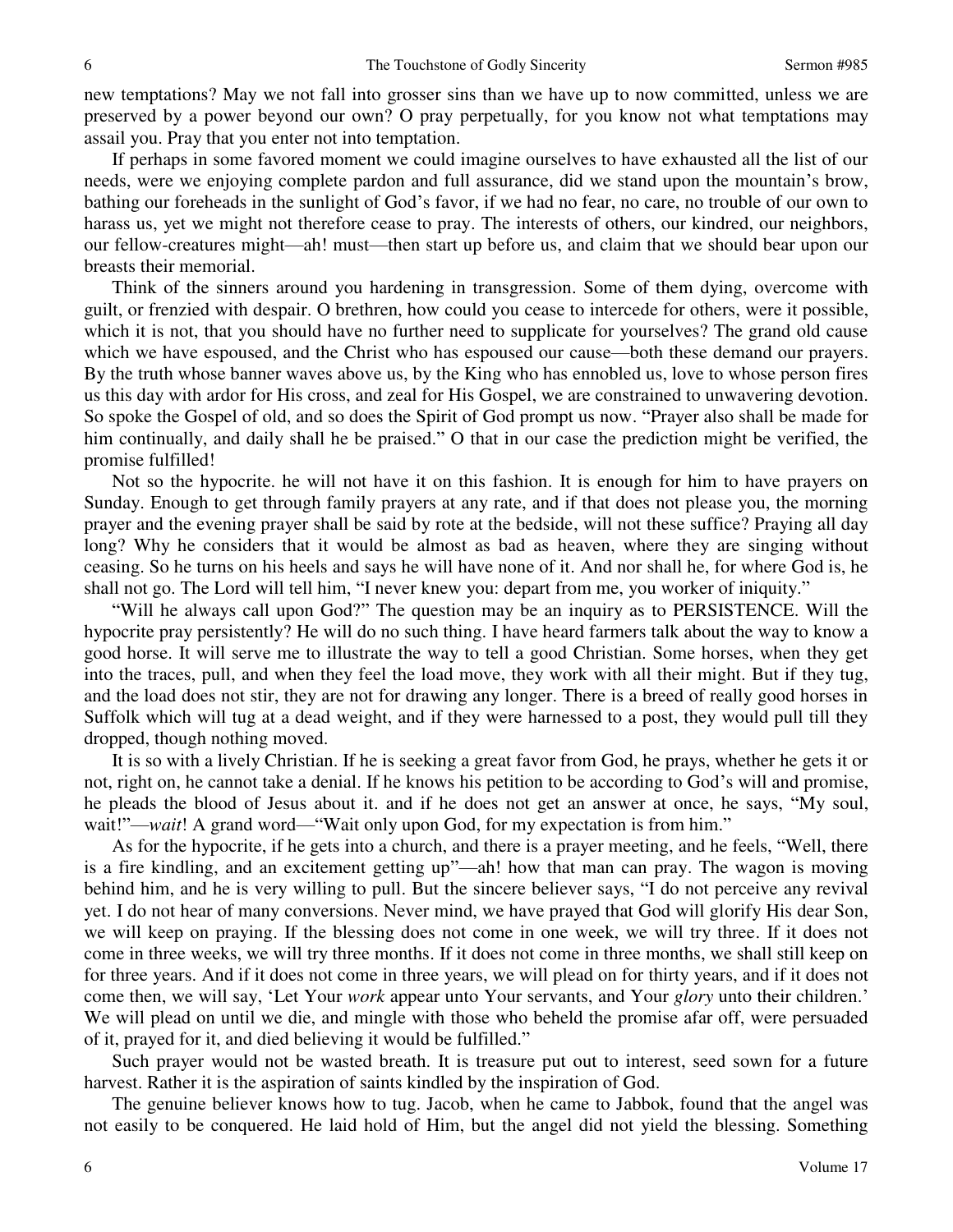more must be done. Had Jacob been a hypocrite, he would have let the angel loose at once, but being one of the Lord's own, he said, "I will not let you go, except you bless me." When the angel touched him in the hollow of his thigh, and made the sinew shrink, had Jacob been a hypocrite he would have thought, "I have had enough of this already. I may be made to shrink all over. I cannot tell what may happen next. I will have no more of this midnight encounter with an unknown visitor. I will get me back to my tent." But no, he meant to prevail, and though he felt the pain, yet he said,

### *"With You all night I mean to stay, And wrestle till the break of day."*

He did so, and became a prince from that night. Will you take a denial from God? You shall have it. O persistent Christian, you are he whom God loves! Alas for those who only give, as it were, runaway knocks at the door of heaven, like boys in the street who knock and run away—they shall never find the blessing. Oh, to continue in prayer! It is the very test of sincerity. Hence of the hypocrite it is said, "Will he always call upon God?"

A hypocrite leaves off praying in either case. He leaves off if he does not get what he asks for, as I have shown you, and he leaves off if he does get what he asks for. Has he asked to be recovered from sickness when ill? If he gets well, what does he care for praying again? Did he pray that he might not die? Oh, what a long face he drew, and what drawling professions of repentance he groaned out! But when his health is regained, and his nerves braced, his spirits are cheered, and his manly vigor has come back to him, where are his prayers? Where are the vows his soul made in anguish? He has forgotten them all. That he is a hypocrite is palpable, for he leaves off praying if he does not get heard and if he does. There is no keeping this man up to God's statute or his own promise. He has not the heart for true devotion and soon fails in the attempt to exercise it.

"Will He always call upon God?" Here is the trial of PERSEVERANCE. Will he always continue to pray in the future? Will he pray in years to come, as he now professes to do? I call to see him, and he is very sick. The doctor gives a very poor account of him. His wife is weeping. All over the house there is great anxiety. I sit down by his bedside. I talk to him, and he says, "Oh, yes, yes, yes." He agrees with all I say, and he tells me he believes in Jesus, and when he can sit up, he cries, "God be merciful to me." His dear friends are godly people. They feel so pleased. They look forward to his recovery, and reckon upon seeing him a new creature, a disciple of Christ.

Besides, he has told them that when he gets up, how earnest he will be in a life of faith and obedience to the Lord. He will not be a mere professor, he means to throw his whole soul into the Master's service. Now mark him. He recovers, and when he breaks forth from that sick chamber, and can dispense with the ministry of those gentle patient women who nursed him and prayed for him, what does the hypocrite do? Oh, he says he was a fool to think and speak as he did. He admits he was frightened, but he disclaims every pious expression as an infirmity of his distracted brain, the delirium of his malady, not the utterance of his reason. And he recants all his confessions like the atheist in Addison's "Spectator."

Addison tells us that certain sailors heard that an atheist was on board their vessel. They did not know what an atheist was, but they thought it must be some odd fish, and when told it was a man who did not believe in God, they said, "Captain, it would be an uncommonly good thing to pitch him overboard." Presently a storm comes on, and the atheist is dreadfully sick and very fearful. There, on the deck, he is seen crying to God for mercy, and whining like a child that he is afraid he will be lost and sink to hell. This is the usual courage of atheism! But when the coward reached the shore, he begged the gentlemen who heard him pray to think nothing of it, for indeed he did not know what he was saying. He had, no doubt, uttered a great deal of nonsense. There are plenty of that sort—who pray in danger, but brag when they get clear of the tempest.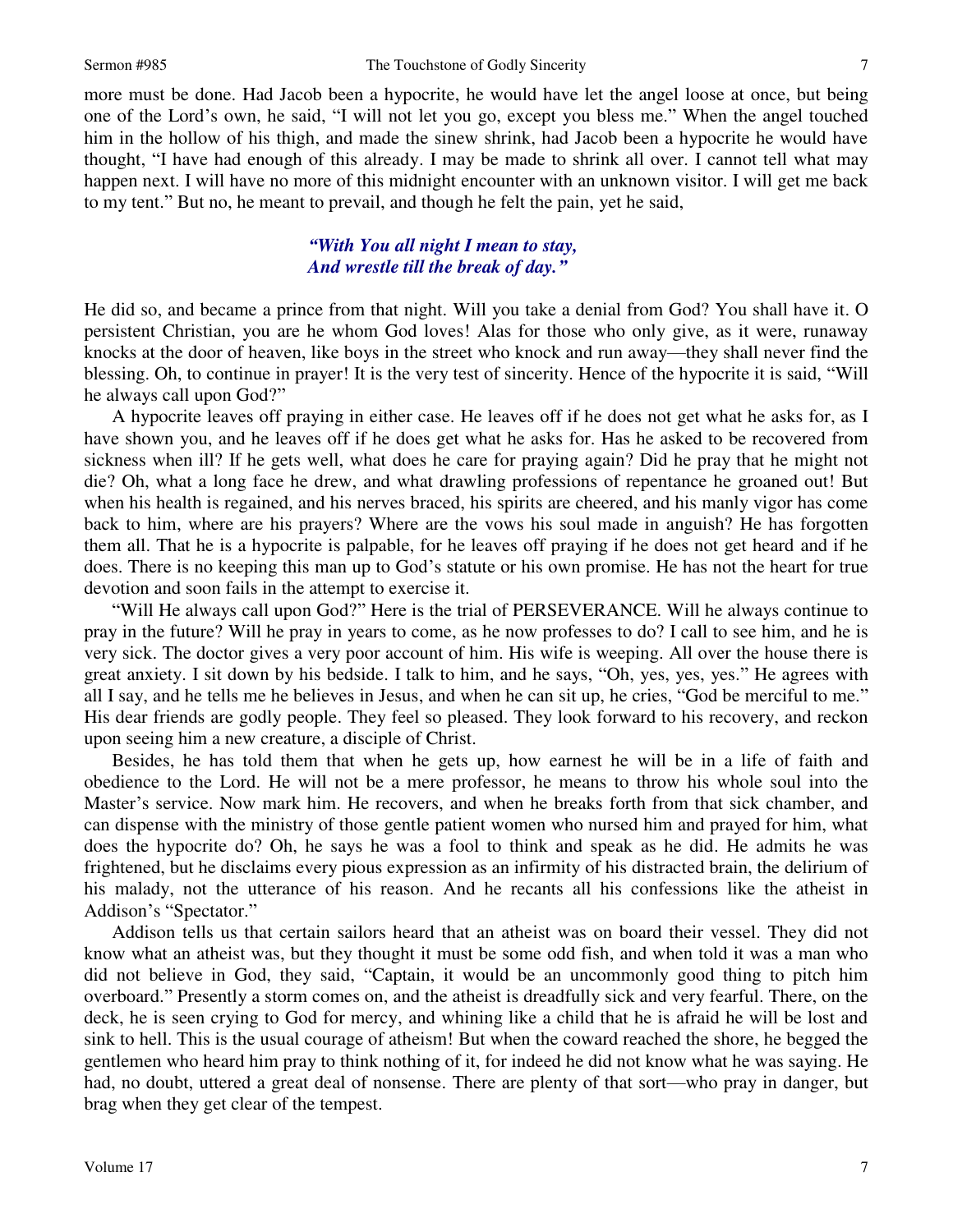Hereby the hypocrite is discovered. Once take away from him the trouble, and you do away with the motive for which he put on the cloak of religion. He is like a boy's top, which will spin as long as you whip it. The man will pray while he smarts, but not one whit longer. The hypocrite will pray today, in a society congenial for prayer, but he will discard prayer tomorrow when he gets laughed at for it in his business. Some old friend of his drops in, who has heard that he has been converted, and he begins to ridicule him. He asks him whether he has really turned a Methodist? The next thing he expects to hear is that he is dipped. He makes some coarse remarks rather to the chagrin of our courageous friend, till he, who set out so boldly to heaven with his prayers, feels quite small in the presence of the skeptic.

If he were right in heart, he would not only have a proper answer to give to the mocker, but in all probability he would carry the war into the enemy's country, and make his antagonist feel the folly of his sins, and the insanity of his conduct in living without a God and without a Savior. The meet object of ridicule and contempt is the godless, the Christless man. The Christian need never be ashamed or lower his colors. The hypocrite may well blush and hide his head, for if there is any creature that is contemptible, it is a man who has not his heart where he professes it to be.

Neither will such a one always call upon God if he gets into company where he is much flattered. He feels then that he has degraded himself somewhat by associating with such low, mean people as those who make up the church of God. And if he prospers in business, then he considers that the people he once worshipped with are rather inferior to himself. He must go to the world's church. He must find a fashionable place where he can hear a gospel that is not for the poor and needy, but for those who have the key of aristocratic drawing-rooms, and the select assemblies.

His principles—well, he is not very particular—he swallows them. Probably his nonconformity was a mistake. The truths which his fathers suffered martyrdom to defend, for which they were deprived of their possessions, driven as exiles from their country, or cast into prison, he flings away as though they were of no value whatever. Many have fallen from us through the temptations of prosperity, who stood firmly enough under persecution and adversity. It is another form of the same test, "Will he always call upon God?"

Besides, if none of these things should occur, the man who is not savingly converted and a genuine Christian generally gives up his religion after a time because the novelty of it dies off. He is like the stony ground that received the seed, and because there was no depth of earth, the sun could play upon it with great force, and up it sprang in great haste, but because there was no depth of earth, therefore it soon was scorched. So this man is easily impressible, feels quickly, and acts promptly under the influence of a highly emotional nature. Says he, "Yes, I will go to heaven," as he inwardly responds to the appeal of some earnest minister. He thinks he is converted, but we had better not be quite as sure as he is.

"Wait a bit, wait a bit." He cools as fast as he was heated. like thorns under a pot that crackle, and blaze, and die out, leaving but a handful of ashes, so is it with all his godliness. Ere long he gets tired of religion, he cannot stay with it—what weariness it is. If he perseveres a while, it is no more pleasure to him than a pack is to a pack horse. He keeps on as a matter of formality. He has got into it, and he does not see how to break away, but he likes it no better than an owl loves daylight. He holds on to his forms of prayer with no heart for prayer—and what a wretched thing that is!

I have known people who felt bound to keep up their respectability when they had little or no income. Their debts were always increasing, their respectability was always tottering, and the strain upon their dignity was exhausting their utmost resources. Such persons I have considered to be the poorest of the poor. An unhappy life they lead, they never feel at ease. But what an awful thing it is to have to keep up a spiritual respectability with no spiritual income, to overflow with gracious talk when there is no well of living water springing up within the soul, to be under the obligation to pay court to the sanctuary while the heart is wandering on the mountain, to be bound to speak gracious words and yet possess no gracious thoughts to prompt their utterance.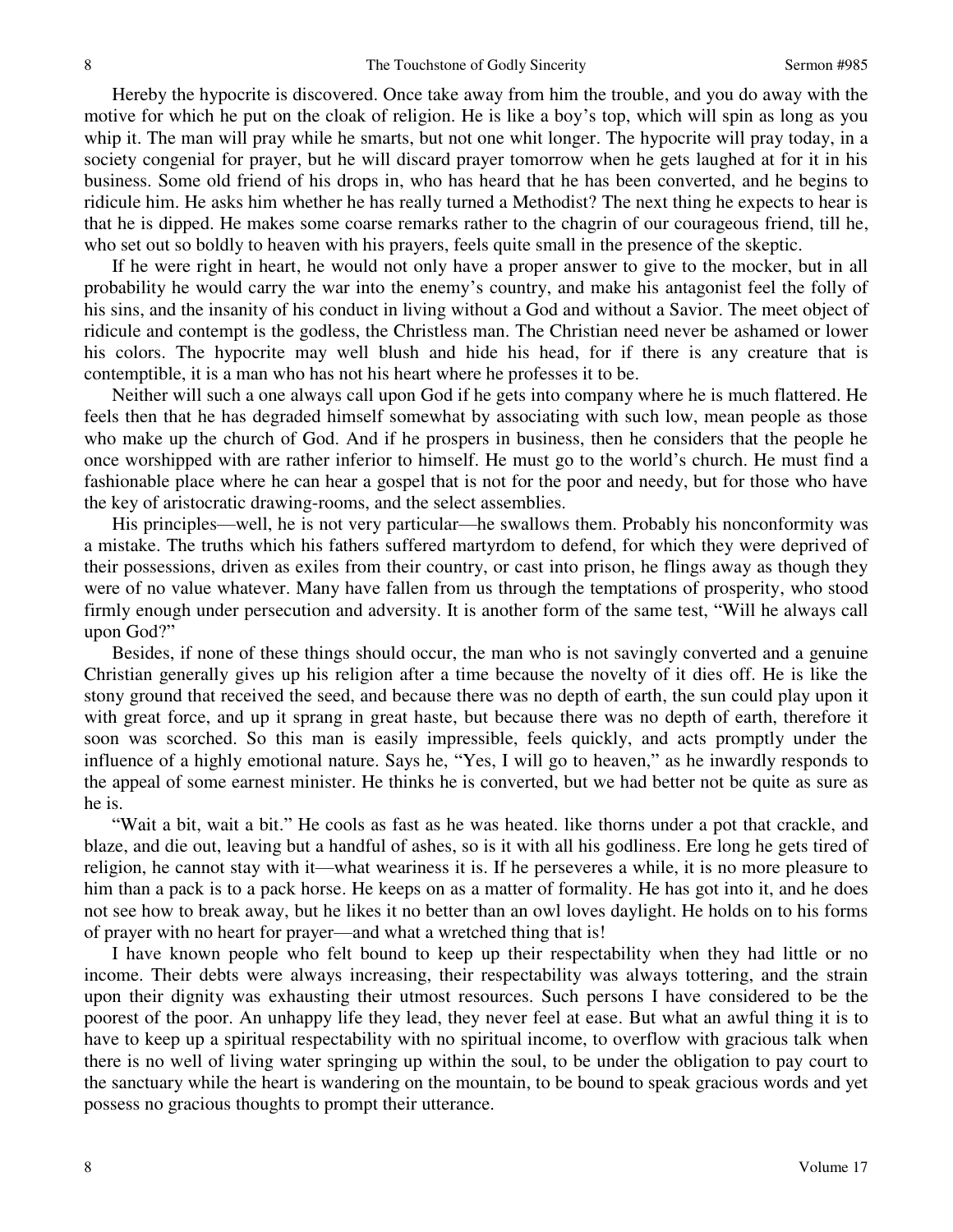O man, you are one of the devil's double martyrs because you have to suffer for him here in the distaste and nausea of your hypocritical profession, and then you will be made to suffer hereafter also for having dared to insult God and ruin your soul by being insincere in your profession of faith in Jesus Christ!

I may be coming close to home to some persons before me. I am certainly pressing my own conscience very severely. I suppose there is no one amongst us who does not feel that this is a very searching matter. Well, dear friends, if our hearts condemn us not, then have we peace towards God. But if our hearts condemn us, God is greater than our hearts, and knows all things. Let us confess to Him all past failures, and though we may not be conscious of hypocrisy (and I trust we are not so), yet let us say, "Lord, search and try me, and know my ways; see if there be any wicked way in me, and lead me in the way everlasting."

I was speaking with a gentleman last night, and I said to him, "You are a director of such a Life Assurance Company, are you not?" "Yes," he said. "Well," I said, "Yours is a poor society, is it not?" "It is a very good one," he replied, "A very good one." "But it is very low down in the list." "What list is that?" "Why, the list that has been sent around by certain persons to let the public see the condition of the life assurance companies." "Well," asked he, "Where is it to be seen?" "Oh, never mind where it is to be seen. Is it true?" "No, it is not true. Our Society stands well—admirably well." "How so?" "Well, you know such a man, he is an excellent actuary, and a man of honor." "Yes." "Well, when we employed him to go over our accounts, we said just this to him 'Take the figures, examine them thoroughly, sift our accounts, and tell us where the figures land you. Tell us just that, neither less nor more. Do not shirk the truth in the slightest degree. If we are in a bankrupt state, tell us. If we are flourishing, tell us so.'" My friend has convinced me that his office is not what I feared it was. I have much confidence in any man's business when he wishes to know and to publish the unvarnished truth.

I have great confidence in the sincerity of any Christian who says habitually and truthfully, "Lord, let me know the very worst of my case, whatever it is. Even if all my fair prospects and bright ideals should be but dreams—the fabric of a vision. If yonder prospect before me of green fields and flowing hills should be but an awful mirage, and on the morrow should change into the hot burning desert of an awful reality, so be it, only let me know the truth. Lead me in a plain path. Let me be sincere before You, O You heart-searching, rein-trying God!"

Let us, with such frank candor, such ingenuous simplicity, come before the Lord. Let as many of us as fear the Lord and distrust ourselves, take refuge in His omniscience against the jealousies and suspicions which haunt our own breasts, and let us do better still, let us hasten anew to the cross of Jesus, and thus end our difficulties by accepting afresh the sinners' Savior.

When I have a knot to untie as to my evidence of being a child of God, and I cannot untie it, I usually follow Alexander's example with the Gordian Knot, and cut it. How do I cut it? Why, in this way, "You say, O conscience, this is wrong, and thus is wrong. You say, O Satan, your faith is a delusion, your experience a fiction, your profession a lie. Be it so then, I will not dispute it, I end that matter. If I am no saint, I am a sinner, there can be no doubt about that! The devil himself is defied to question that. Then it is written that, 'Jesus Christ came into the world to save sinners.' And to sinners is the Gospel preached, 'He that believes on him is not condemned.' I do believe on Him. If I never did before, I will now, and all my transgressions are therefore blotted out. And now, Lord, grant me grace to begin again, and from this time forth let me live the life of faith, the life of prayer. Let me be one of those who will pray always. Let me be one of those who will pray when they are dying, having prayed all their lives."

Prayer is our very life—ceasing prayer, we cease to live. As long as we are here preserved in spiritual life, we must pray. Lord, grant it may be so with each one here present, through the power of Your Spirit and the merit of Jesus' blood. Amen and Amen.

### **PORTION OF SCRIPTURE READ BEFORE SERMON JOB 27.**